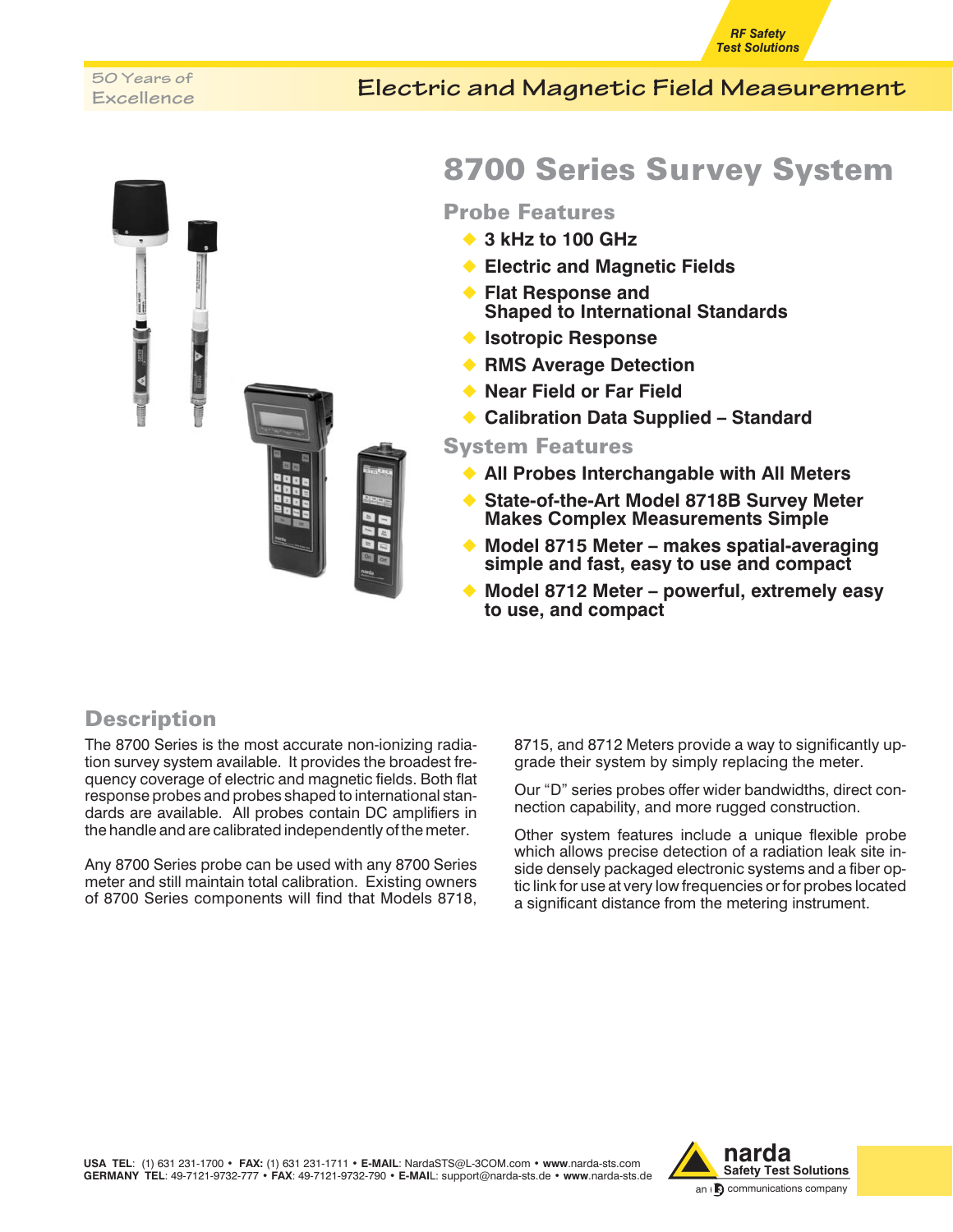### **Electric and Magnetic Field Measurement 50 Years of**

## *The 8700 Survey System* Accurate, Modular, Versatile, Expandable

The 8700 Series Survey System is the ideal solution to surveying electromagnetic fields from 3 kHz to 100 GHz.

All you need is one meter and one probe to get started.

### **Meters**







### **Model 8718B ·**

- Single, 30dB Dynamic Range **·**
- Read Out in Any Unit of Measure
- Built-in Data Logger Makes Site Mapping Fast and Easy
- Time and Spatial Averaging Automatically **·**
- Stored Data Downloads with Windows® Compatible Software (supplied)

### **Model 8715 ·**

- Spatially-Averaged Measurements Made Simple **·**
- Powerful, Microprocessor Design **·**
- Single, 30 dB Dynamic Range **·**
- Large-Character Liquid Crystal Display (LCD) **·**
- Displays Fields in  $mW/cm^2$ , W/m<sup>2</sup>, V/m, A/m
- and Percent of International Standards Small Size, Ergonomic Design **·**
- Lightweight

### **Model 8712 ·**

- Extremely Easy to Operate **·**
- **Powerful, Microprocessor Design**
- Single, 30 dB Dynamic Range **·**
- **Large-Character Liquid Crystal Display (LCD)**
- Displays Fields in mW/cm<sup>2</sup>, W/m<sup>2</sup>, V/m, A/m and Percent of International Standards
- Small Size, Ergonomic Design **·**
- Lightweight



**USA TEL**: (1) 631 231-1700 • **FAX:** (1) 631 231-1711 • **E-MAIL**: NardaSTS@L-3COM.com • **www**.narda-sts.com **GERMANY TEL**: 49-7121-9732-777 • **FAX**: 49-7121-9732-790 • **E-MAI**L: support@narda-sts.de • **www**.narda-sts.de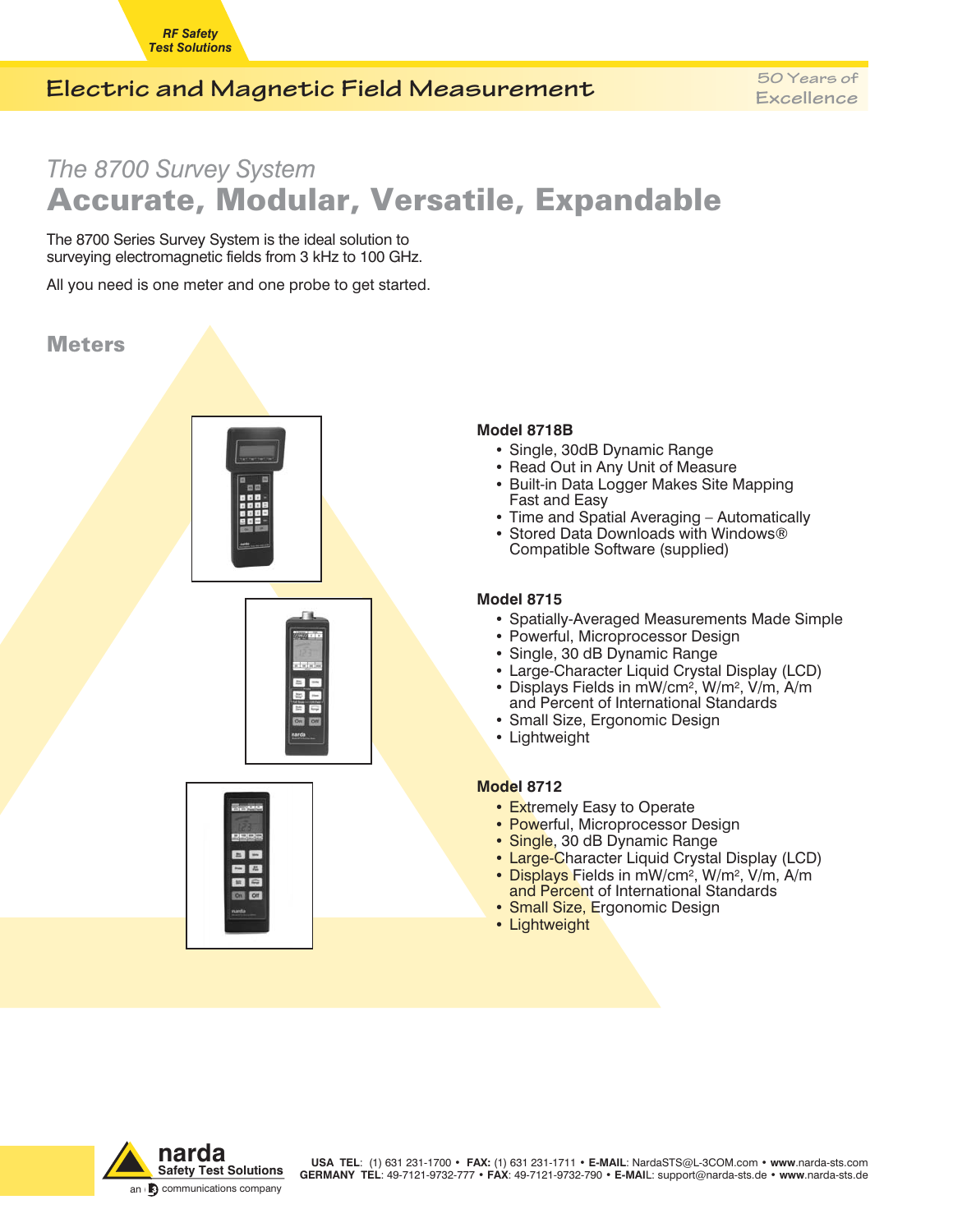## **Excellence**

### **Electric and Magnetic Field Measurement 50 Years of**

#### Probes

### **Select the Probe(s) Based On: ·**

- Frequency **·**
- Field (E or H) **·**
- Field Strength **·**
- Response (flat or shaped)

### **All Narda 8700 Series Probes Provide: ·**

- Isotropic RMS detection even in complex, multi-signal environments
- Accurate measurements in the near field and far field

### **Electric Field Probes: ·**

- 3 kHz to 100 GHz **·**
- 0.05 µW/cm2 to 1000 mW/cm2 **·**
- Both traditional flat-response and shaped-response models

### **Magnetic Field Probes ·**

- 300 kHz to 300 MHz **·**
- 10  $\mu$ W/cm<sup>2</sup> to 3000 W/cm<sup>2</sup> (shaped probe)
- Both traditional flat-response and shaped-response models

### **Select a Shaped Probe When: ·**

- There are multiple emitters at frequencies where the standard has different exposure limits
- When the frequencies are classified **·**
- When you want to read out in Percent of Standard

### **Measurements from 50 GHz to 100 GHz ·**

 Certain Narda probes can be used well beyond their 50 GHz rating.

### Fiber Optic Link And Cables\*

### **Connect with a Cable or Fiber Optic Link: ·**

- Cables can be part of the probe or separate **·**
- Fiber optic links are ideal for:
	- EMC measurements
		- Measurements around low frequency antennas
	- Measurements with the probe up to 50 meters away from the meter

\*Used with 8718B only